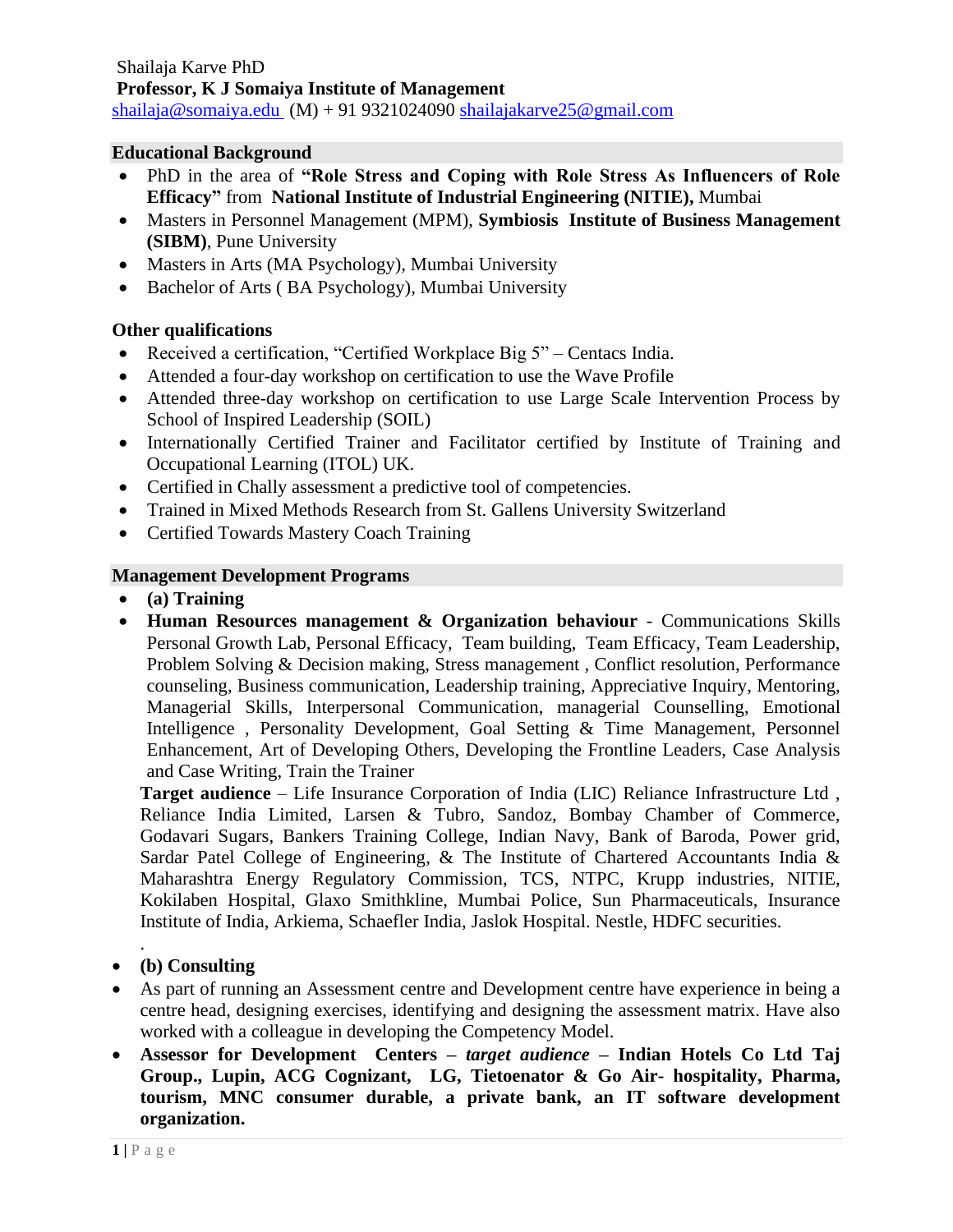- Consulted & created a Organization restructuring exercise for a steel manufacturing organization in Nagpur- Bajaj Steel Industries
- Involved as an interview panelist for recruitment & promotional interviews with Food Corporation of India & Reliance Infrastructure Ltd.
- Organizational Assessment and Training Need Analysis for Maharashtra Electricity Regulation Commission Mumbai
- Organization Restructuring and Role Clarity. Nagarjuna Petrochemicals Limited Cuddalore Tamil Nadu

### **Work Experience - Total – 26 years**

### **(a)Managerial – 5 years**

- Associated as Head for, Training and Development, Initiated OD interventions and implemented it in GEC Alsthom, during 1995-1999.
- Psychologist role @ Krupp Industries Pune Ltd, 1992-93.

# **(b)Academics – 18.5 years**

### **Core – 17**

- Currently a Core faculty with K. J. Somaiya Institute of Management Studies & Research, Mumbai since December 2006 till date.
- Faculty at ITM, Kharghar (2004- November 2006)
- Faculty at Defence Service Staff College, Wellington, Connoor (2000)

### **Core Undergraduate– 3.5**

- Faculty at Wadia College, Pune (1992 1993)
- Faculty at Ruparel College, Mumbai (1985 1988)

### **Visiting - 04**

- Visiting Faculty at Symbiosis Institute of Business Management, Pune (1993 1995)
- Faculty at Institute of Rural Management Chandigarh (2001-2002), UBS, Chandigarh (2002- 2004)

### **Publications and Conferences**

#### **Book**

**Role Stress & Coping with Role Stress as Influencers of Role Efficacy Map-17 978-3-**330-04905-5 LAP LAMBERT Academic Publishing International Dr.Shailaja Karve Shreekumar Nair

### **Book**

**Role Stress & Coping with Role Stress as Influencers of Role Efficacy** мар-17978-3-330- 04905-5 LAP LAMBERT Academic Publishing International Dr.Shailaja Karve Shreekumar Nair

### **Book Chapter**

- 1. 2019, Aparna Pandey & Shailaja Karve, The paradox of the unlikely Women Leader in Contempporary Indian Literature,2nd International Conference on Challenges in Emerging Economies SIMSR, Conference Proceedings p 144-148 (2019),ISBN No 978-81936405-1- 7
- 2. Aparna Pandey & Shailaja Karve, Understanding the relation between Task Interdependence and Communication Styles , 12th Annual Conference of EuroMed Academy of Business,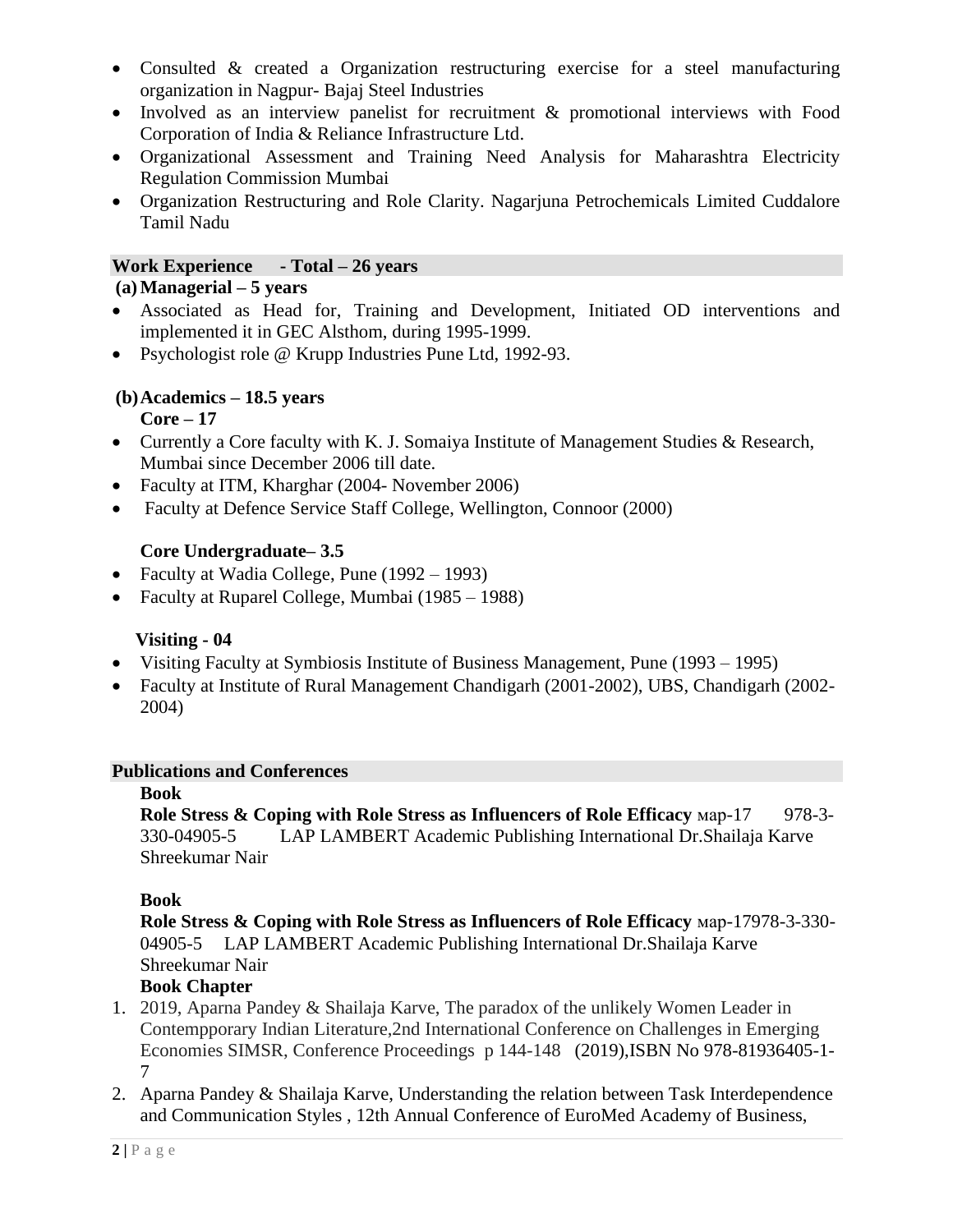Greece, September 18-20 2019 Thessaloniki, Greece,ISSN: 2547-8516; ISBN: 978-9963- 711-81-9, CONFERENCE READINGS BOOK PROCEEDINGS p 1777 -1782

- 3. (2019) Demystifying Team Dynamics . Conference Proceedings 6th International HR Conference in Teams ISBN - 978-81- 934533-7-7
- 4. (2019)Karve S, Pandey A, Lymon D I, Gudivada P, 2019, Team Task Roles and Team Task Roles and Goal, Reward and Resource Interdependence – A new scale, 6th International HR Conference - Demystifying Team Dynamics, pp 285- pp 289 ISBN No: 978-81-934533-7-7
- 5. (2019) Pandey A., Karve S (2018), Emergent Communication Styles in Fixed Duration Student Teams – A Qualitative Perspective, Conference Proceedings,1st International Conference on Challenges in Emerging Economies - Perspectives in Qualitative Research, pp 6- pp11 ISBN No: 978-81-934533-7-7
- 6. (2019) Pandey A., Karve S (2019), Effect of Tasks, Task Roles and Interdependencies on Team work – A Qualitative Perspective, Conference Proceedings,6th International HR Conference - Demystifying Team Dynamics, pp 201- pp 207 ISBN No: 978-81-934533-7-7
- 7. (2019) Pandey A., Karve S, Kotian B, Phanipriya G, Sen Sneha, (2019), New Scale for Team Social Roles, Team Task Types and Interdependencies - Initial Development and Validation, 6th International HR Conference - Demystifying Team Dynamics, pp 241- pp 245 ISBN No: 978-81-934533-7-7
- 8. (2019) Pandey A., Karve S, Chauhan M, Jain K, (2019) TbsTI A Scale for Team Boundary Spanning Roles, Team Task Types and Team Interdependencies, 6th International HR Conference - Demystifying Team Dynamics, pp 246- pp 251 ISBN No: 978-81-934533-7-7
- 9. (2019)Karve S, Suryavanshi M, 'LMS Implementation @Reliance Infrastructure Ltd'- A Team Effort. 6th International HR Conference - Demystifying Team Dynamics, pp 208- pp 212. ISBN No: 978-81-934533-7-7
- 10. (2019) Karve S, Gupta K, Teams and Working in Teams-Learning from Practice. 6th International HR Conference - Demystifying Team Dynamics, pp 182- pp 187. ISBN No: 978-81-934533-7-7
- 11. (2019) Pandey A., Chopra A, Karve S Manipulating Impressions In The 'ME'Manipulating Impressions In The 'ME'Culture, Conference Proceedings 14th SIMSR Global Marketing Conference "MARKETING TO MILLENNIALS", pp 244-pp ISBN No: 978-81-934533-8-4.
- 12. (2019) Pandey A, Karve S. , The New Age Flash Teams The Power of 3, Conference Proceedings, International Conference of Techno Management Trends, pp18-pp19
- 13. (2018) Pandey A., Karve S , Emergent Communication Styles in Fixed Duration Student Teams – A Qualitative Perspective, Conference Proceedings,1st International Conference on Challenges in Emerging Economies - Perspectives in Qualitative Research, pp 6- pp11
- 14. (2017) Development And Validation Of A Scale For Team Task Roles, Team Task Types And Task Interdependencies BOOK OF CONFERENCE PROCEEDINGS 10th Annual Conference of the EuroMed Academy of Business Proceedings Global and national business theories a practice: bridging the past with the future ISSN: 2547-8516 ISBN: 978-9963- 711- 56- 7
- 15. (2017) Development And Validation Of A Scale For Team Task Roles, Team Task Types And Task Interdependencies BOOK OF CONFERENCE PROCEEDINGS 10th Annual Conference of the EuroMed Academy of Business Proceedings Global and national business theories a practice: bridging the past with the future ISSN: 2547-8516 ISBN: 978-9963- 711- 56- 7
- **16. (2013)Team Role Adjective Differential Scale by Shailaja Karve and Surbhi Gandhi in the Pfeiffer Annual: Consulting(pg 111-122)**
- 17. (2015) Linking Emotional Intelligence (EI), Communication and Teams Review of Research and Challenges for future. Conference Proceedings 2nd International HR Conference in Emotional Intelligence ISBN - 978-93- 84935-12-2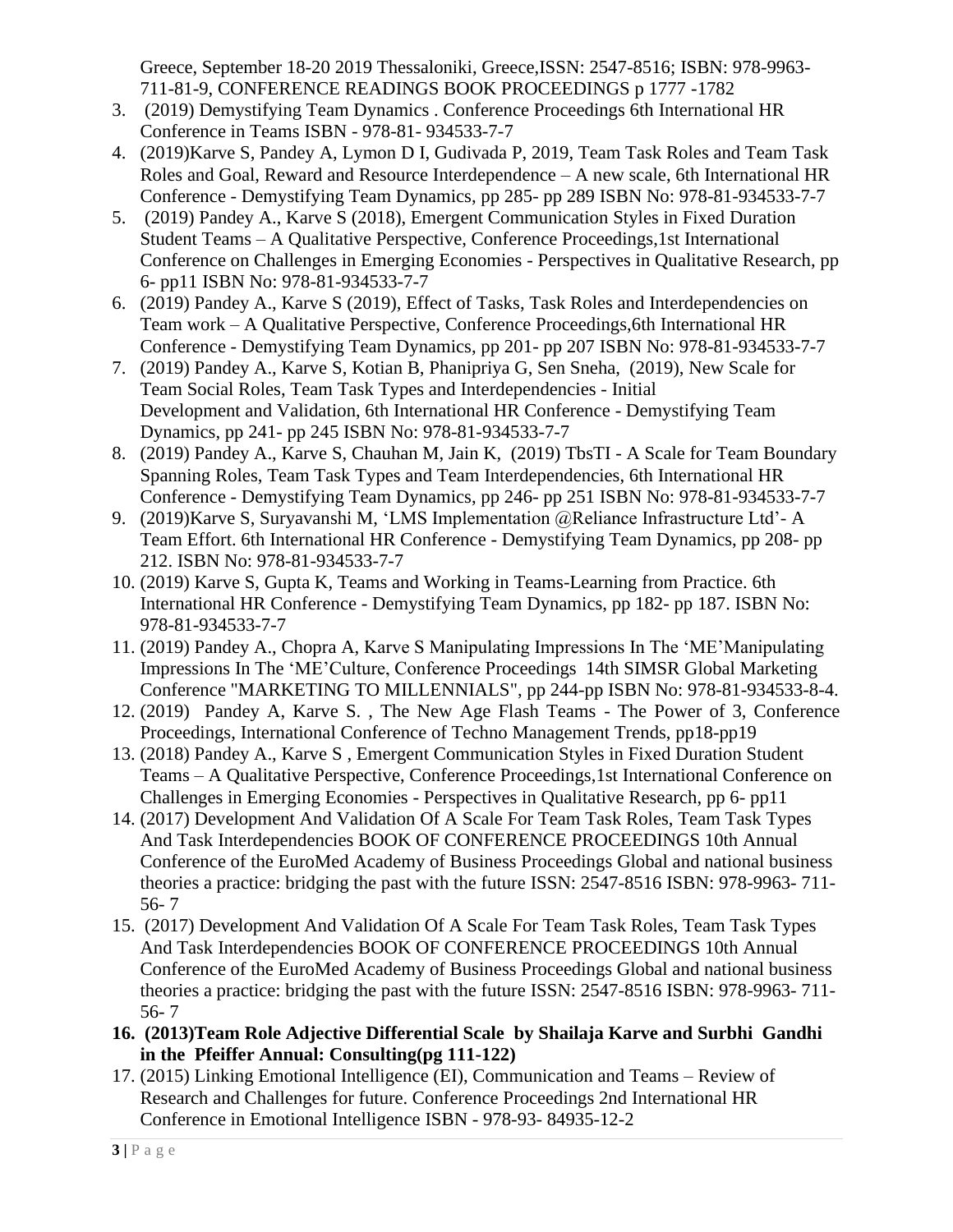- 18. (2007)Impact of Culture on Learning Organization Human Resource Management Linkages with Organizational Processes Excel Books
- 19. (2007)Competency mapping: A Tool for Human Evaluation Human Resource Management Linkages with Organizational Processes Excel Books
- 20. (2007)Assessment of Competencies: A key to Performance Evaluation. Human Resource Management Linkages with Organizational Processes Excel Books
- 21. (2006) ' Assessing Organizational Culture through Employee Satisfaction & HR Environment, Managing Human Capital Excel Books
- 22. (2006) ' Managing Attrition in BPO Industry- Talent Management –A must, Managing Human Capital Excel Books
- 23. (2006) ' Restructuring as an OD Intervention, Managing Human Capital Excel Books

Cases

- 1. Karve S., Attavar D. & Sarang N (2015). Case number 415-102-1 'Turnaround of Atos: Total Operational Performance Program' registered with European Case Clearing House.
- 2. Karve S., Attavar D. & Sarang N (2015). Case number 415-089-1 'Enhancing People Employability at Atos' registered with European Case Clearing House.
- 3. Karve S., Attavar D. & Sarang N (2015). Case number 415-102-1 'Teaching Note Turnaround of Atos: Total Operational Performance Program' registered with European Case Clearing House.
- 4. Kshirsagar R. & Karve S. (2012). Case number 412-002-1 'HR Due Diligence: Mergers, Acquisitions & Joint Ventures Case A' registered with European Case Clearing House.
- 5. Kshirsagar R. & Karve S. (2012). Case number 412-002-8 'Teaching Note HR Due Diligence: Mergers, Acquisitions & Joint Ventures Case A' registered with European Case Clearing House
- 6. Kshirsagar R. & Karve S. (2012). Case number 412-003-1 'HR Due Diligence: Mergers, Acquisitions, & Joint Ventures in the Asian Subcontinent Case B" registered with European Case Clearing House.
- 7. Kshirsagar R. & Karve S. (2012). Case number 412-003-8 'Teaching Note HR Due Diligence: Mergers, Acquisitions, & Joint Ventures in the Asian Subcontinent Case B" registered with European Case Clearing House.
- 8. Karve S., Sharma D. & Kshirsagar R. (2012) Case number 412-017-1 "A Training Center to a Learning Organization – The Journey" registered with European Case Clearing House
- 9. Karve S., Sharma D. & Kshirsagar R. (2012) Case number 412-017-8 " Teaching Note A Training Center to a Learning Organization – The Journey" registered with European Case Clearing House
- 10. Maheshwari A. & Karve S. (2011). Case number 411-041-1 'Appreciative Inquiry- The Ceat Experience' registered with European Case Clearing House.
- 11. Maheshwari A. & Karve S. (2011). Case number 411-041-8 'Teaching Note Appreciative Inquiry- The Ceat Experience' registered with European Case Clearing House

# **Conference Papers**

- 1. (2019), Aparna Pandey & Shailaja Karve ; The New Age Flash Teams The Power of 3, International Conference on Techno Management Trends, ITM
- 2. (2019), Aparna Pandey & Shailaja Karve, Understanding the relation between Task Interdependence and Communication Styles , 12th Annual Conference of EuroMed Academy of Business, Greece, September 18-20 2019 Thessaloniki, Greece,ISSN: 2547- 8516; ISBN: 978-9963-711-81-9, CONFERENCE READINGS BOOK PROCEEDINGS p 1777 -1782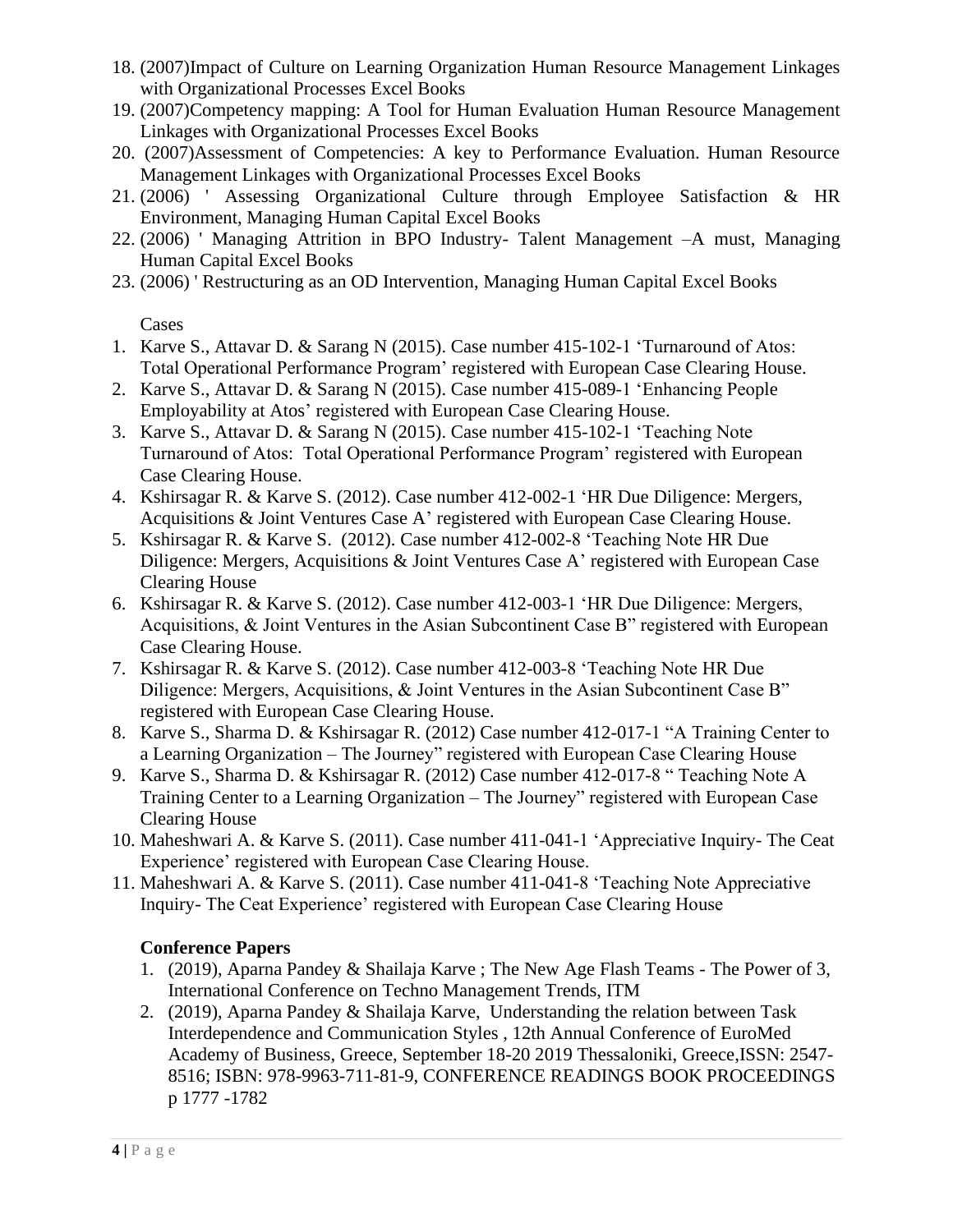- 3. (2019), Aparna Pandey & Shailaja Karve, The paradox of the unlikely Women Leader in Contempporary Indian Literature,2nd International Conference on Challenges in Emerging Economies SIMSR, Conference Proceedings p 144-148
- 4. (2019)Karve S, Pandey A, Lymon D I, Gudivada P, 2019, Team Task Roles and Team Task Roles and Goal, Reward and Resource Interdependence – A new scale, 6th International HR Conference - Demystifying Team Dynamics, pp 285- pp 289 ISBN No: 978-81-934533-7-7
- 5. (2019) Pandey A., Karve S (2018), Emergent Communication Styles in Fixed Duration Student Teams – A Qualitative Perspective, Conference Proceedings,1st International Conference on Challenges in Emerging Economies - Perspectives in Qualitative Research, pp 6- pp11 ISBN No: 978-81-934533-7-7
- 6. (2019) Pandey A., Karve S (2019), Effect of Tasks, Task Roles and Interdependencies on Team work – A Qualitative Perspective, Conference Proceedings,6th International HR Conference - Demystifying Team Dynamics, pp 201- pp 207 ISBN No: 978-81-934533- 7-7
- 7. (2019) Pandey A., Karve S, Kotian B, Phanipriya G, Sen Sneha, (2019), New Scale for Team Social Roles, Team Task Types and Interdependencies - Initial Development and Validation, 6th International HR Conference - Demystifying Team Dynamics, pp 241- pp 245 ISBN No: 978-81-934533-7-7
- 8. (2019) Pandey A., Karve S, Chauhan M, Jain K, (2019) TbsTI A Scale for Team Boundary Spanning Roles, Team Task Types and Team Interdependencies, 6th International HR Conference - Demystifying Team Dynamics, pp 246- pp 251 ISBN No: 978-81-934533-7-7
- 9. (2019)Karve S, Suryavanshi M, 'LMS Implementation @Reliance Infrastructure Ltd'- A Team Effort. 6th International HR Conference - Demystifying Team Dynamics, pp 208 pp 212. ISBN No: 978-81-934533-7-7
- 10. (2019) Karve S, Gupta K, Teams and Working in Teams-Learning from Practice. 6th International HR Conference - Demystifying Team Dynamics, pp 182- pp 187. ISBN No: 978-81-934533-7-7
- 11. (2019) Pandey A., Chopra A, Karve S Manipulating Impressions In The 'ME'Manipulating Impressions In The 'ME'Culture, Conference Proceedings 14th SIMSR Global Marketing Conference "MARKETING TO MILLENNIALS", pp 244-pp ISBN No: 978-81-934533-8-4.
- 12. (2019) Pandey A, Karve S. , The New Age Flash Teams The Power of 3, Conference Proceedings, International Conference of Techno Management Trends, pp18-pp19
- 13. (2018) Pandey A., Karve S , Emergent Communication Styles in Fixed Duration Student Teams – A Qualitative Perspective, Conference Proceedings,1st International Conference on Challenges in Emerging Economies - Perspectives in Qualitative Research, pp 6- pp11
- 14. (2017) Development And Validation Of A Scale For Team Task Roles, Team Task Types And Task Interdependencies 10th Annual Conference of the EuroMed Academy of Business Proceedings Global and national business theories a practice: bridging the past with the future. Rome , Italy.
- 15. (2016) 'Constructing a Competency Framework for Faculty of Management and Business Administration using the modified Delphi Technique'. International Conference on Management Education: Looking beyond the Curriculum-What to teach and How to teach.  $18^{th}$  &  $19^{th}$  March, 2016 by XIME Bengaluru, India. (First Prize)
- 16. (2015) Linking Emotional Intelligence (EI), Communication and Teams Review of Research and Challenges for future. 2nd International HR Conference in Emotional Intelligence on 22 and 23 January, 2015 by K.J.Somaiya Institute of Management Studies and Research, Mumbai, India.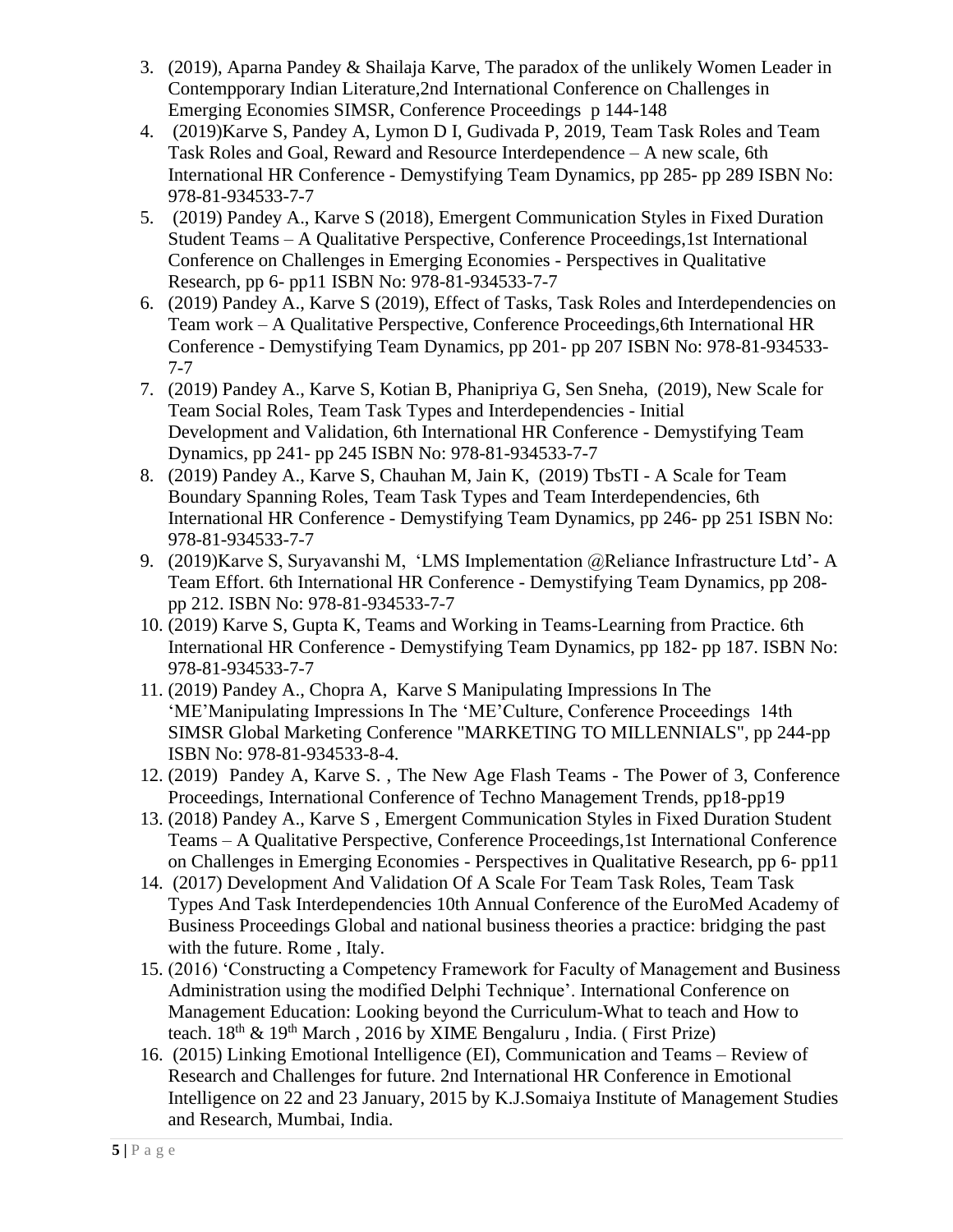- 17. 2015) Case Presentation on "Capability building in a government regulatory firm A, B, C '' in Asian Management Research and Case Conference (AMRC) 2015 held in Universiti Sains Malaysia in Penang Malaysia.
- 18. (2011) Role Efficacy as a means to enable the Entrepreneurial Role 10th International Entrepreneurship Forum Entrepreneurship and Society: Creating Social, Economic, Cultural and Personal Value Tamkeen, Bahrain Organised by Centre for Entrepreneurship Research, Essex Business School, University of Essex, UK.
- 19. (2011) Profile of Wealth Managers Competencies for Selection. PATHH- St. Francis Institute of management Studies and Research. Mumbai.
- 20. Role Efficacy and Coping with Role Stress among Indian Women Entrepreneur Ninth Biennial Conference on The New Frontiers of Entrepreneurship. Entrepreneurship Development Institute, Ahmedabad, India.
- 21. (2009) "Organizational climate survey and application of its outcomes for optimum workforce management" PATHH- St. Francis Institute of management Studies and Research
- 22. (2009) "Effect of Psychological empowerment on Experience of Stress and Coping
- 23. PATHH- St. Francis Institute of management Studies and Research.
- 24. (2007) Entrepreneurship among budding management Students: A Perspective, Seventh Biennial Conference on The New Frontiers of Entrepreneurship. Entrepreneurship Development Institute, Ahmedabad, India.
- 25. (2006)Role Efficacy Among Indian Women Entrepreneurs and Executives SFIMAR Research Review Journal of St. Francis Institute of Management & Research
- 26. (2005) Coping with Role Stress among Indian Women Entrepreneurs & executives. Sixth Biennial Conference on The New Frontiers of Entrepreneurship. Entrepreneurship Development Institute, Ahmedabad, India.
- 27. (2005)Role Stress among Women Entrepreneurs & executives in India. International Conference on Stress M.G. Kashi Vidyapeeth Varanasi
- 28. (2005) Stress –A threat to tomorrows Business Leaders. International Conference on Stress M.G. Kashi Vidyapeeth Varanasi

# **Journal Publications**

- 2020 Pandey A, Karve S, Task Interdependence & Communication Styles in Teams, The Indian Journal of Industrial Relations, Vol. 56, No. 1, July 2020, 167, ISSN 0019- 5286 (C Category)
- 2020 Gupta k, Karve S, [Team Process & Working in Teams: Learning from Practice.,](http://search.ebscohost.com/login.aspx?direct=true&profile=ehost&scope=site&authtype=crawler&jrnl=00195286&AN=146780266&h=LhNYM5%2BBq0%2FJDTTblCRyl78CWVAY%2FQZ0tpXY5ubhXNc2IKKxoGLAQbxbQhgHap2DPIz8%2F2E1Fhy0Wb2QUjJ9bg%3D%3D&crl=c) The Indian Journal of Industrial Relations, Vol. 56, No. 1, July 2020, 117-130, ISSN 0019- 5286 (C Category)
- 2020 Pandey A, Chopra A, Karve S, Manipulating Impressions in the 'ME' culture: A Study of Millennial Consumers, Journal of Customer Behaviour, 2020, Vol. 19, No. 1, pp.51-72, ISSN1475-3928 print /ISSN1477-6421 (C Category)
- (2019) Pandey A, Karve S, The New Age Flash Teams The Power of 3, International Journal of Business Insights and Transformation, Volume 12, Issue 2 (April-September 2019) ISSN 0974-5874, p 16 -20
- **(**2018) Aggarwal-Gupta M, Karve S, Capability Building in a Government Regulatory Firm ( A), *Asian Journal of Management Cases* Volume 15, Number 1, March 2018 p 24-33
- **(**2018) Karve S, Aggarwal-Gupta M, Training Need Analysis In a Government Regulatory Firm (B), *Asian Journal of Management Cases* Volume 15, Number 1, March 2018 p 34-49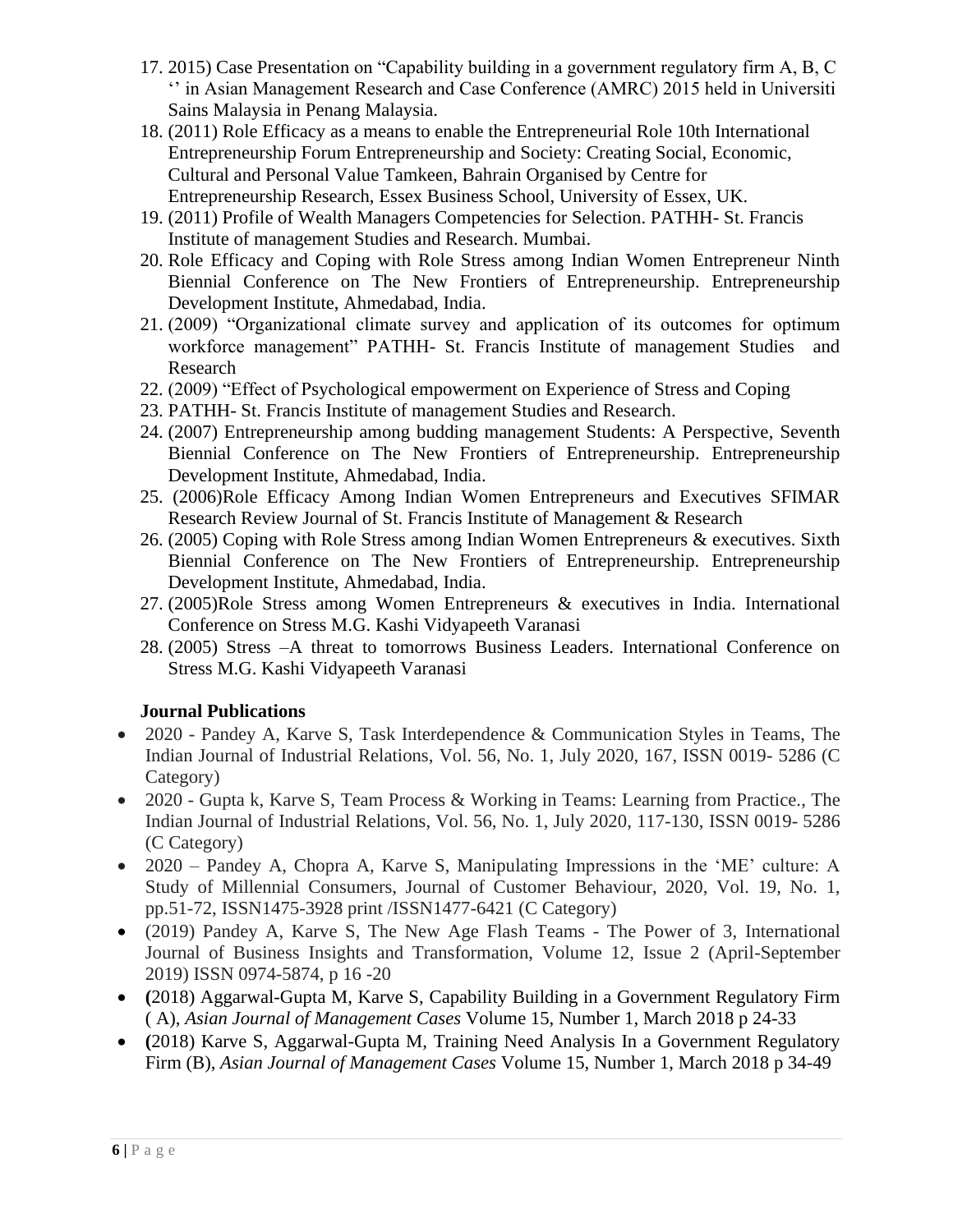- **(**2018) Karve S, Aggarwal-Gupta M, Training Delivery and Evaluation for a Government Regulatory Firm (C). *Asian Journal of Management Cases* Volume 15, Number 1, March 2018 p 50-58
- (2017) Pandey A, Karve S, Understanding the Relationship of Team Roles and Communication in team task, International Journal of Business Insights and Transformation, Volume 11, Issue (October 2017-March 2018) ISSN 0974-5874, p 22 -29
- (2013) Karve S, Gandhi S, Team Role Adjective Differential Scale, The 2013 Pfeiffer Annual: Consulting, p 111- 122
- 2011 Karve S, Nair S K, (2011) Role Efficacy a means to enable the Entrepreneurial Role 10th *International Entrepreneurship Forum , Tamkeen, Bahrain, 9-11 January 2011.*
- (2010) Karve S, Nair S K, A Study of Role Stress and Role Efficacy among Indian women Executives *International Journal of Arts and Sciences 3(12): 57-85. CD-ROM. ISSN: 1944- 6934*
- (2010) Karve S, Nair S K, Role Stress & Coping with Role Stress Among Indian Women Executives *International Journal Of Arts And Sciences 3(13): 542-573.* CD-ROM. ISSN: 1944-6934

### **Funded Research Projects**

National HRD Network Bangalore Chapter had assigned funded research for 2020 in November 2019 for a year with Rs 75000/ as funds for expenses. The project titled 'Team Role Structure In Organizational Work Teams - Development of a Scale'was submitted in December 2020, Presented and approved in March 2021 **HTTPS://RESEARCH.SOMAIYA.EDU/EN/VIEW-PROJECT/165**

### **Current Job**

Working with the K.J. Somaiya Institute of Management Studies and Research since December 2006

- Recognised as PhD guide in the Faculty of Management under Somaiya Vidyavihar University.
- Area Chairperson OB & HR since April 2021
- Program Coordinator MBA-HR since July 2020
- Faculty in OB & HR area since December 2006

*Courses Taught Current* – Organizational Behaviour, Human Resources Management, Competency Management, Learning & Development, Human Resource Development, Organization Development, Change Management & Learning Organization

*Courses Taught Past* - Human resources planning and audit, Personnel Assessment & Psychological Testing.

*Workshops Conducted*- Personal Growth Lab (Personal Effectiveness/Personal Branding), Leadership Lab.

#### **Additional roles**

• Chairperson Admission Committee since 2015.